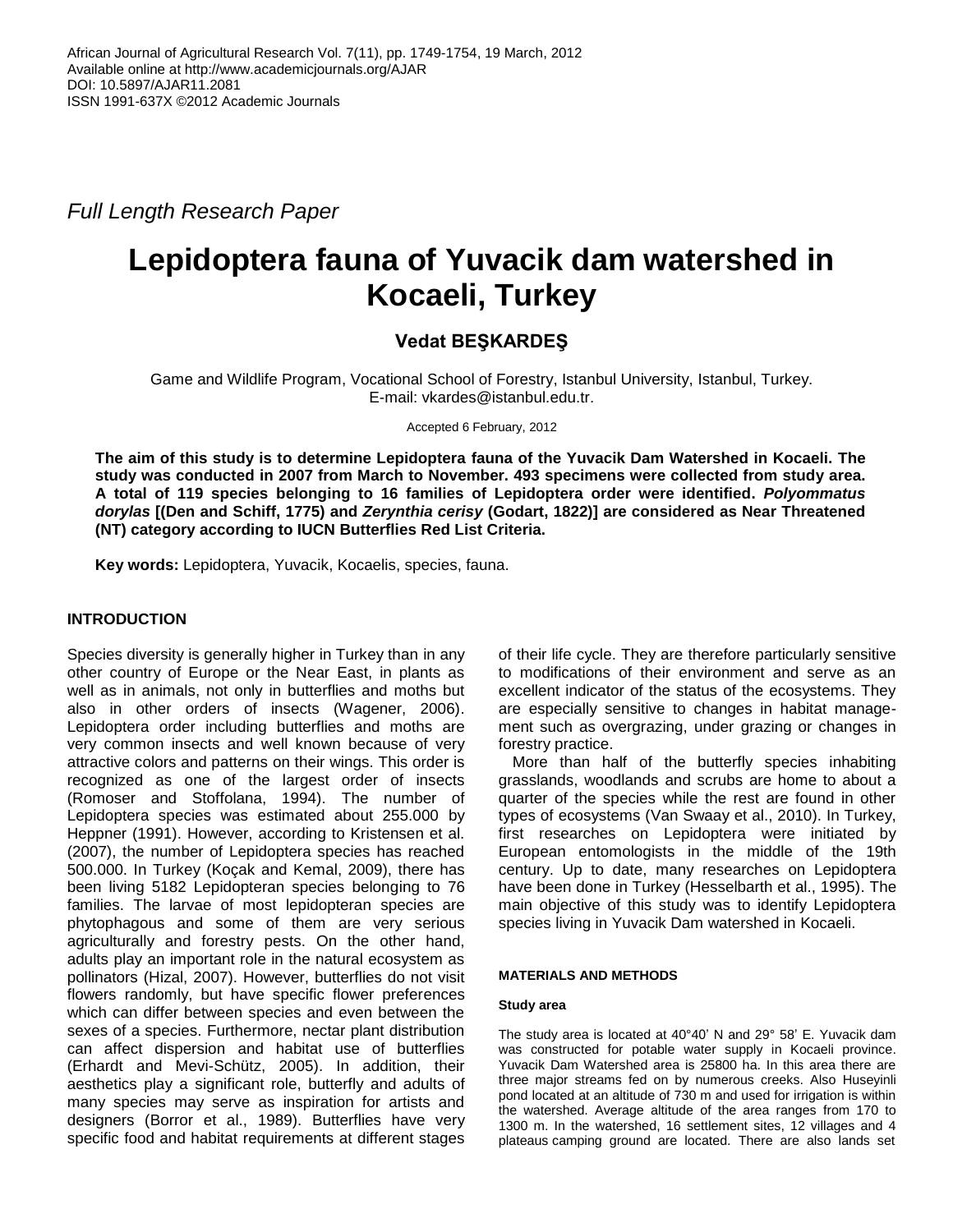

**Figure 1.** Yuvacik Dam Watershed boundary and Lepidoptera sampling points.

aside for agricultural and livestock grazing and scrub and forest areas. Orientel beech (*Fagus sylvatica* ssp. *orientalis*), oaks (*Quercus* spp.), common hornbeam (*Carpinus betulus*), Austrian pine (*Pinus nigra*.), Scots pine (*P. sylvestris*) and Turkish fir (*Abies nordmanniana* ssp. *bornmülleriana*) are the predominant forest tree species in the watershed. Some other species such as sweet chestnut (*Castanea sativa*), common hazel (*Corylus avellana*), Alder (*Alnus glutinosa*), Euroasian aspen (*Populus tremula*), walnut (*Juglans regia*) are also found in the dam watershed. Forests are made up with pure as well as mixed stands of these particular species. Zengin et al. (2005) reported the mean annual precipitation as 1038.7 mm and the mean annual temperature as 9.5°C. The region, according to Thornthwaite methodology has a climate pattern reflecting somewhat similar oceanic climate parameters such as humidity, temperate warmth and no water shortage.

The study was carried out in Yuvacik Dam Watershed in 2007 from March to November and different localities and habitat types were visited (Figure 1). Specimens were collected using a sweep net and light trap (simply one light source and one piece of white cloth) and by hand picking. Collected specimens were killed in killing jars with ethyl acetate. During the collection, the collection date, GPS coordinates of the locality, vegetation type and altitude was noted on a piece of envelope for every specimen. Each specimen was then put into this envelope and all materials were brought to the laboratory for preparation and identification. Each specimen was pinned using no: 0 to 3 insect pin and the wings were mounted on a spreading board. After the specimens dried,

they were numbered and placed in insect boxes. Each Lepidopteran specimen was identified using an Olympus stereomicroscope. For identification, different studies (Spuller, 1908, 1910; Beirne, 1954; Chinery, 1984, 1986; Marini and Trentini, 1986; Hesselbarth et al., 1995) were used. Some important forest pests among the collected species were also reported. The specimens of the identified species are stored at the "collection museum" of the Forest Entomology and Protection Department, Faculty of Forestry, Istanbul University and some specimens are exhibited at Akifer Company Management Building, Kocaeli - Turkey.

#### **RESULTS**

A total of 493 Lepidoptera specimens were collected in the study. A total of 119 species belonging to 16 families of Lepidoptera order were identified and are listed as follows according to Karsholt and Nieukerben (2011). In addition, the Lepidoptera species' number, the most observed butterflies, moths, and their habitat types were given in Tables 1 and 2. Most of the lepidopteran species were caught in June, July and August as 46 species.

Also, most of the individuals were captured in these months (Table 3).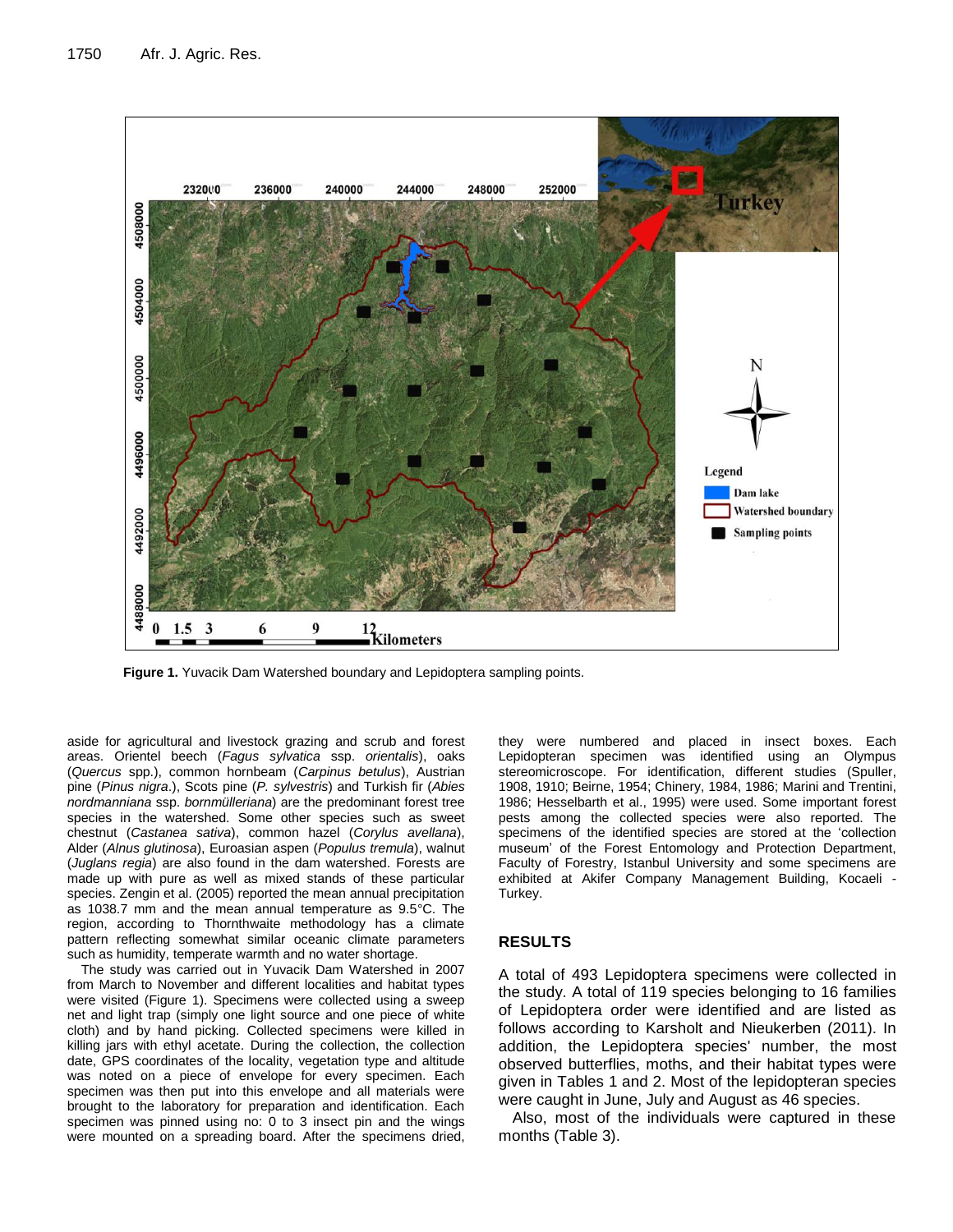| <b>Superfamily</b> | Family        | <b>Species number</b> | Individual number |
|--------------------|---------------|-----------------------|-------------------|
| Bombycoidea        | Saturniidae   | 1                     | 1                 |
|                    | Sphingidae    | 3                     | 15                |
| Cossoidea          | Cossidae      | 1                     | 2                 |
| Geometroidea       | Geometridae   | 14                    | 39                |
| Lasiocampoidea     | Lasiocampidae | 5                     | 6                 |
| Noctuoidea         | Erebidae      | 12                    | 24                |
|                    | Noctuidae     | 15                    | 35                |
|                    | Notodontidae  | 3                     | 4                 |
| Papilionoidea      | Hesperiidae   | $\overline{7}$        | 13                |
|                    | Lycaenidae    | 15                    | 47                |
|                    | Nymphalidae   | 22                    | 148               |
|                    | Papilionidae  | 5                     | 22                |
|                    | Pieridae      | 9                     | 128               |
| Pterophoroidea     | Pterophoridae | 1                     | 1                 |
| Pyraloidea         | Pyralidae     | $\overline{2}$        | 3                 |
| Zygaenoidea        | Zygaenidae    | 4                     | 5                 |
|                    |               | 119                   | 493               |

**Table 1.** Lepidoptera Species' number in Yuvacik dam watershed.

**Table 2.** Habitat types of the most observed butterfly and moth species in the study area.

| <b>Species</b>                        | Habitat                            | <b>Material</b>                                            | Altitude (m) |
|---------------------------------------|------------------------------------|------------------------------------------------------------|--------------|
| Macroglossum stellatarum (L., 1758)   | 5, 7, 8, 10, 11, 12                | April - September 2007, 6 $9, 7$                           | 170-800      |
| Autographa gamma (L., 1758)           | 1, 3, 6, 7, 8, 9                   | July - November 2007 6 $9, 60$                             | 420-990      |
| Polyommatus icarus (Rottemburg, 1775) | 5, 7, 8, 9, 11, 12                 | April - August 2007 8 <sup>2</sup> , 10 <sup>2</sup>       | 170-930      |
| Vanessa cardui (L., 1758)             | 1, 2,5, 7, 8, 9, 12                | April – November 2007 11 $\mathcal{Q}, \mathcal{Q}$        | 170-950      |
| Maniola jurtina (L., 1758)            | 2, 3, 5, 7, 8, 9, 12               | May – August, 2007 6 $9, 7$                                | 170-1000     |
| Colias croceus (Fourcroy, 1785)       | 2, 3, 4, 5, 6, 7, 8, 9, 10, 11, 12 | April – September 2007 15 $\mathcal{Q}$ , 15 $\mathcal{Z}$ | 170-1270     |
| Pieris napi (L., 1758)                | 2, 4, 5, 7, 8, 9, 10, 11, 12       | April – September 2007 17 $\degree$ , 16                   | 170-950      |
| Pieris rapae (L., 1758)               | 2, 5, 6, 8, 9, 12                  | March - November 2007 5 $\mathcal{Q}, 5\mathcal{A}$        | 170-880      |

Habitat types: 1: opening, 2: shrubland and opening, 3: conifer and opening, 4: conifer and agricultural area, 5: shrubland, 6: agricultural area, 7: agricultural and opening area, 8: broadleaf forest (mainly oak, beech and the other species), 9: broadleaf forest and Opening, 10: mixed (conifer and broadleaf), 11: broadleaf and Shrubland, and 12: broadleaf and agricultural area.

**Table 3.** The abundance of Lepidopteran specimen caught monthly.

| 2007              | <b>March</b> | April | Mav | June | Julv | August | <b>September</b> | <b>October</b> | <b>November</b> |
|-------------------|--------------|-------|-----|------|------|--------|------------------|----------------|-----------------|
| Individual number |              |       |     |      |      |        | 69               |                |                 |
| Species number    |              | ∠     |     | 46   |      | 46     |                  |                |                 |

#### *Super family: Bombycoidea*

### **Family: Saturniidae**

# **Subfamily: Saturninae**

1) *Saturnia pyri* ([Den. & Schiff.], 1775) Family: Sphingidae

Subfamily: Macroglossinae 2) *Deilephila porcellus* (L., 1758) 3) *Macroglossum stellatarum* (L., 1758) Subfamily: Sphinginae 4) *Sphinx ligustri* L., 1758 Super family: Cossoidea Family: Cossidae Subfamily: Zeuzerinae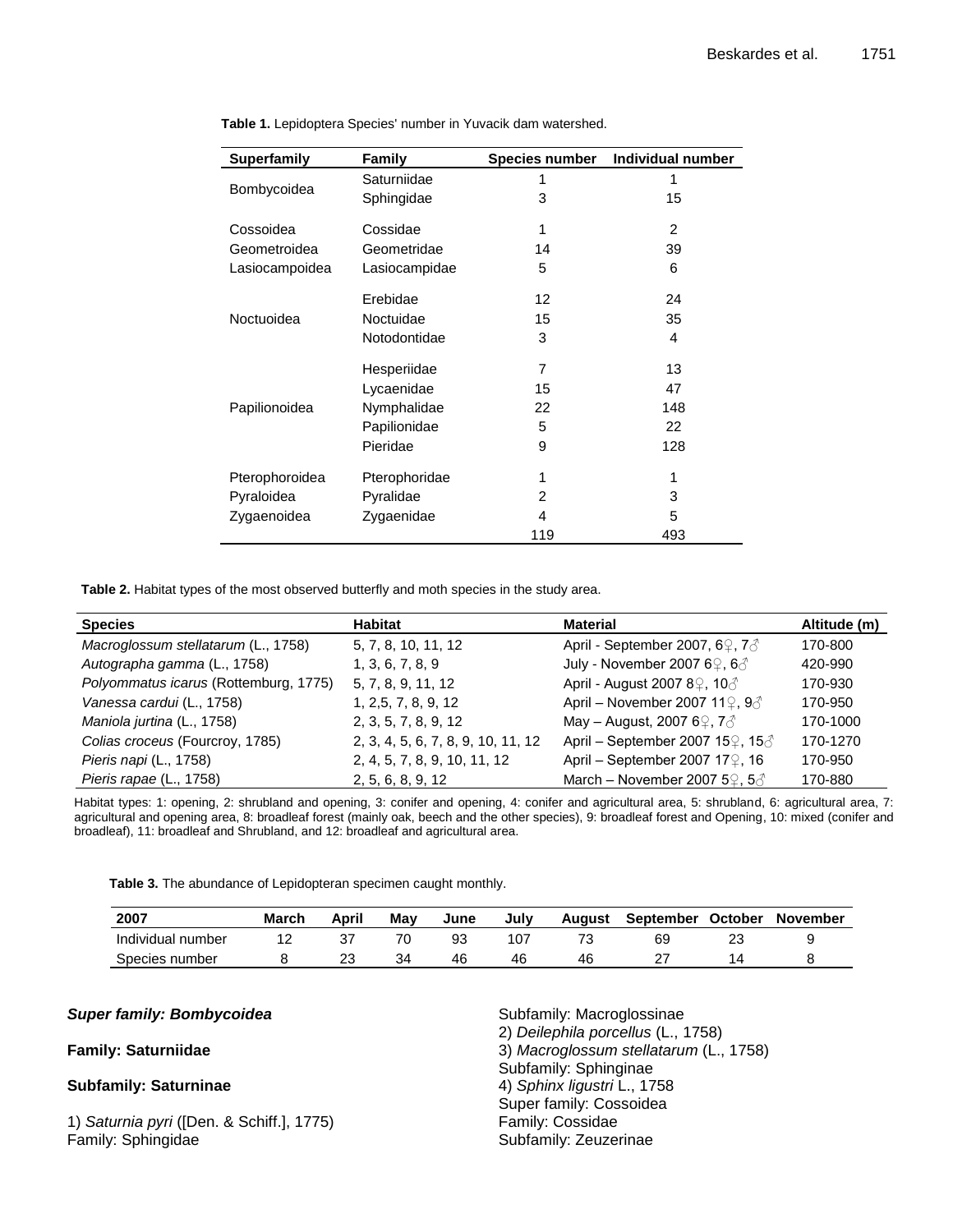5) *Zeuzera pyrina* (L., 1761) Superfamily: Geometroidea Family: Geometridae Subfamily: Ennominae 6) *Abraxas sylvata* (Scop., 1763) 7) *Ematurga atomaria* (L., 1758) *8) Peribatodes rhomboidaria* (Den. & Schiff., 1775) 9) *Peribatodes secundaria* (Den. & Schiff., 1775) 10) *Colotois pennaria* (L., 1761) 11) *Ennomos erosaria* (Den. & Schiff., 1775) 12) *Ennomos quercinaria* (Hufn., 1767) 13) *Selenia lunularia* (Hbn., 1788) 14) *Opisthograptis luteolata* (L., 1758) 15) *Gnophos sartata* (Treit, 1827) Subfamily: Larentinae 16) *Aplocera praeformata* (Hbn., 1826) 17) *Cosmorhoe ocellata* (L., 1758) Subfamily: Sterrhinae 18) *Scopula caricaria* (Reutti, 1853) 19) *Scopula decorata* (Den. & Schiff., 1775) Superfamily: Lasiocampoidea Family: Lasiocampidae Subfamily: Lasiocampinae 20) *Eriogaster rimicola* (Den. & Schiff., 1775) 21) *Lasiocampa eversmanni* (Eversm., 1843) 22) *Lasiocampa trifolii* (Den. & Schiff., 1775) Subfamily: Malacosomatinae 23) *Malacosoma alpicola* Staud., 1870 Subfamily: Poecilocampinae 24) *Poecilocampa populi* (L., 1758) Superfamily: Noctuoidea Family: Erebidae Subfamily: Arctiinae 25) *Arctia villica* (L., 1758) 26) *Euplagia quadripunctaria* (Poda, 1761) 27) *Phragmatobia fuliginosa* (L., 1758) 28) *Eilema complana* (L., 1758) 29) *Lithosia quadra* (L., 1758) Subfamily: Erebinae 30) *Euclidia glyphica* (L., 1758) 31) *Grammodes bifasciata* (Fabr., 1775) 32) *Dysgonia algira* (L., 1767) Subfamily: Lymantriinae 33) *Leucoma salicis* (L., 1758) 34) *Lymantria monacha* (L., 1758) 35) *Euproctis chrysorrhoea* (L., 1758) Subfamily: Scoliopteryginae 36) *Scoliopteryx libatrix* (L., 1758) Family: Noctuidae Subfamily: Acontiinae 37) *Aedia funesta* (Esp., [1786]) 38) *Aedia leucomelas* (L., 1758) 39) *Nyctobrya muralis* (Forst., 1771) Subfamily: *Heliothinae* 40) *Helicoverpa armigera* (Hbn., [1805]) Subfamily: Noctuinae 41) *Melanchra persicariae* (L., 1761)

42) *Mythimna l-album* (L., 1767) 43) *Mythimna unipuncta* (Haw., 1809) 44) *Agrotis ipsilon* (Hufn., 1766) 45) *Lycophotia molothina* Esp., 1789 46) *Peridroma saucia* (Hbn., [1808]) 47) *Noctua comes* (Hbn., [1813]) 48) *Noctua fimbriata* (Schreb., 1759) 49) *Tiliacea aurago* (Den. & Schiff., 1775) Subfamily: Plusiinae 50) *Chrysodeixis chalcites* (Esp., 1789) 51) *Autographa gamma* (L., 1758) Family: Notodontidae Subfamily: Notodontinae 52) *Furcula bifida* (Brahm, 1787) 53) *Pheosia tremula* (Clerck, 1759) Subfamily: Thaumetopoeinae 54) *Thaumetopoea pityocampa* ([Den. & Schiff.], 1775) Superfamily: Papilionoidea Family: Hesperiidae Subfamily: Hesperinae 55) *Ochlodes venata* (Brem., and Grey, 1853) 56) *Thymelicus sylvestris* (Poda, 1761) Subfamily: *Pyrginae* 57) *Muschampia tessellum* (Hbn., [1802]) 58) *Pyrgus armoricanus* (Obth., 1910) 59) *Pyrgus malvae* (L., 1758) 60) *Pyrgus melotis* (Dup., [1834]) 61) *Spialia orbifer* (Hbn., [1823]) Family: Lycaenidae Subfamily: Lycaeninae 62) *Lycaena candens* (H.-S., [1845]) 63) *Lycaena phlaeas* (L., 1761) 64) *Lycaena tityrus* (Poda, 1761) Subfamily: Polyommatinae 65) *Aricia anteros* (Frey., [1838]) 66) *Aricia artaxerxes* (Fabr., 1793) 67) *Leptotes pirithous* (L., 1767) 68) *Plebejus argus* (L., 1758) 69) *Polyommatus bellargus* (Rott., 1775) 70) *Polyommatus ossmar (Gerhard, [1851]) 71) Polyommatus daphnis ([Den. & Schiff.], 1775) 72) Polyommatus cornelius (Frey., [1850]) 73) Polyommatus dorylas ([Den. & Schiff.], 1775)*  74) *Polyommatus icarus* (Rott., 1775) Subfamily: Theclinae 75) *Callophrys rubi* (L.,, 1758) 76) *Satyrium ilicis* (Esp., [1779]) Family: NYMPHALIDAE Subfamily: Heliconiinae 77) *Argynnis paphia* (L., 1758) 78) *Argynnis adippe* (Rott., 1775) 79) *Argynnis pandora* ([Den. & Schiff.], 1775) 80) *Issoria lathonia* (L., 1758) Subfamily: Limenitidinae 81) *Limenitis reducta* Staud., 1901 Subfamily: Melitaeinae 82) *Euphydryas aurinia* (Rott., 1775)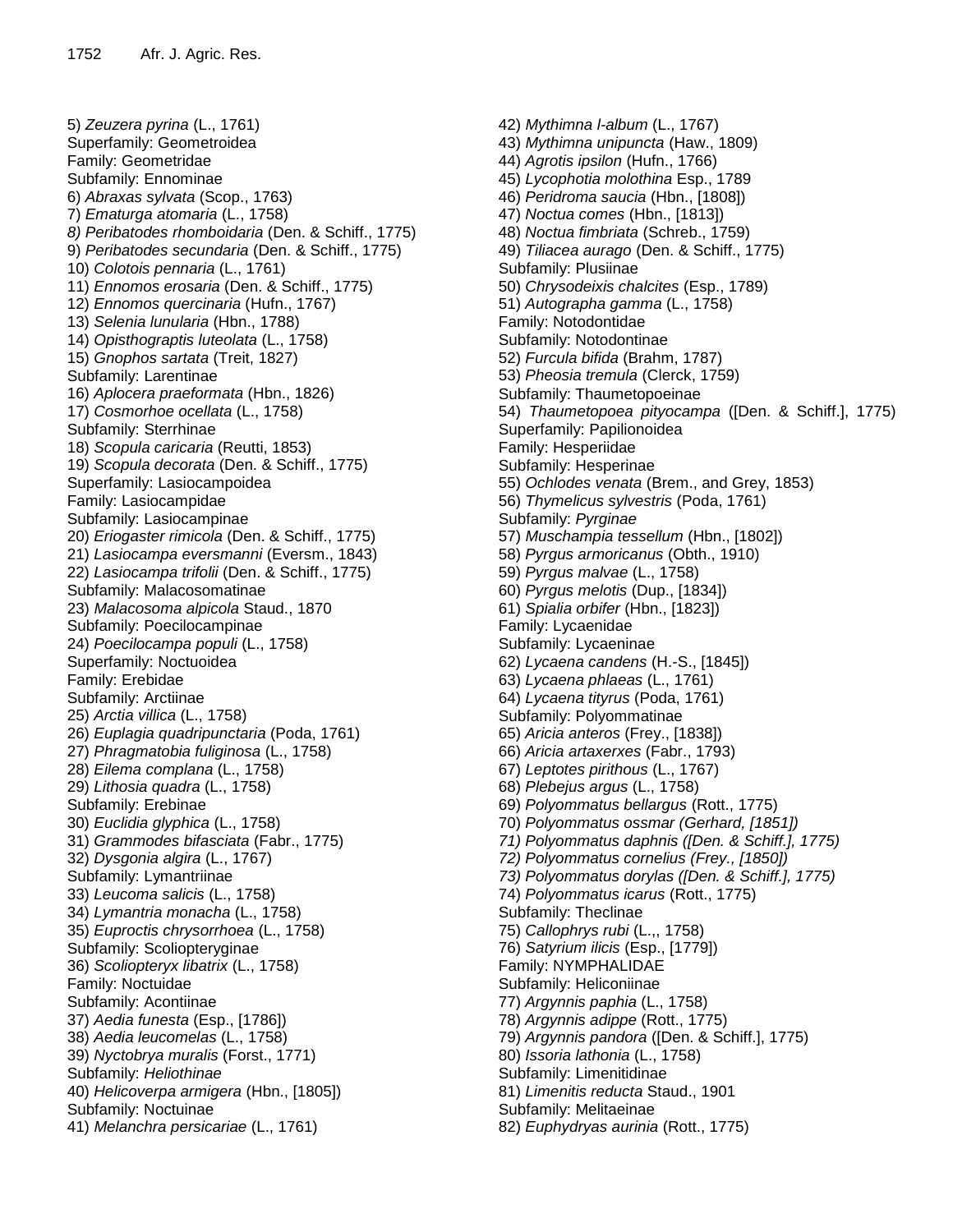83) *Melitaea athalia* (Rott., 1775) 84) *Melitaea cinxia* (L., 1758) 85) *Melitaea didyma* (Esp., [1779]) 86) *Melitaea trivia* ([Den. & Schiff.], 1775) Subfamily: Nymphalinae 87) *Inachis io* (L., 1758) 88) *Polygonia c-album* (L., 1758) 89) *Vanessa atalanta* (L., 1758) 90) *Vanessa cardui* (L., 1758) Subfamily: Satyrinae 91) *Coenonympha arcania* (L., 1761) 92) *Coenonympha pamphilus* (L., 1758) 93) *Lasiommata megera* (L., 1767) 94) *Pararge aegeria* (L., 1758) 95) *Maniola jurtina* (L., 1758) 96) *Melanargia galathea* (L., 1758) 97) *Brintesia circe* (Fabr., 1775) 96) *Minois dryas* (Scop., 1763) Family: PAPILIONIDAE Subfamily: Papilioninae 99) *Iphiclides podalirius* (L., 1758) 100) *Papilio machaon* L., 1758 Subfamily: Parnasiinae 101) *Zerynthia caucasica* (Led., 1864) 102) *Zerynthia cerisy (God., 1822) 103) Zerynthia polyxena ([Den. & Schiff.], 1775)* Family: PIERIDAE Subfamily: Coliadinae 104) *Colias croceus* (Fourcr., 1785) 105) *Colias sareptensis* Staud., 1881 106) *Gonepteryx rhamni* (L., 1758) Subfamily: Dismorphiinae 107) *Leptidea sinapis* (L., 1758) Subfamily: Pierinae 108) *Anthocharis cardamines* (L., 1758) 109) *Pieris brassicae* (L., 1758) 110) *Pieris bryoniae* (Hbn., [1804]) 111) *Pieris napi* (L., 1758) 112) *Pieris rapae* (L., 1758) Superfamily: Pterophoroidea Family: Pterophoridae Subfamily: Pterophorinae 113) *Cnaemidophorus rhododactyla* Den. & Schiff., 1775 Superfamily: Pyraloidea Family: Pyralidae Subfamily: Crambinae 114) *Catoptria pinella* (L., 1758) Subfamily: Spilomelinae 115) *Palpita unionalis* (Hbn., 1796) Superfamily: Zygaenoidea Family: Zygaenidae Subfamily: Procridinae 116) *Jordanita graeca* (Jordan, 1907) Subfamily: Zygaeninae 117) *Zygaena brizae* (Esp., 1800) 118) *Zygaena filipendulae* (L., 1758) 119) *Zygaena loti* (Den. & Schiff., 1775)

# **DISCUSSION**

Provincial lists are important sources of regional information about a variety of Lepidoptera species (Clench, 1979). This study provided faunistic knowledge of Lepidoptera species of Yuvacik Watershed for Kocaeli province. Since the area has different ecosystems such as forests, agricultural areas, many streams and riparian areas. It was expected higher numbers of Lepidoptera species. Kaygin et al. (2009) identified for Bartin province 103 Lepidoptera species and Akbulut et al. (2003) found 109 species for Duzce province. In this study, 119 species were determined. In the study area, among captured butterflies, *Polyommatus dorylas* (Den and Schiff, 1775) and *Zerynthia cerisy* (God, 1822) are considered as "near threatened" status according to IUCN Butterflies Red List Criteria (Van Sway et al., 2010). In this study, *P. dorylas* was represented by one individual and *Z. cerisy* two females and one male. For this reason, they can be thought as least common butterfly species for the study area. Nymphalidae (22 species), Noctuidae (15 species), Lycaenidae (15 species), Geometridae (14 species), Erebidae (12 species), Pieridae (9 species) were found as the most represented families in decreasing order (Table 1). *Zeuzera pyrina* (L., 1761), *Euproctis chrysorrhoea* (L., 1758), *Lymantria monacha* (L., 1758), *Thaumetopoea pityocampa* (Den and Schif, 1775), *Autographa gamma* (L., 1758) are considered to be harmful in forestry in Turkey (Çanakçioğlu and Mol, 1998). *Helicoverpa armigera* (Hbn., 1805) and *Agrotis ipsilon* (Hufn., 1766), found in this study are pest of agricultural crops.

The first is harmful on *Fragaria* sp. (Yildirim and Başpinar 2008) and the second is harmful on maize crop (*Zea mays*) as well (Ölmez et al., 2009). In addition, according to Çakan and Okyar (2007), *M. l-album* is a pest of Poaceae family. However, none of these Lepidoptera species has reached potential damage density for the area during the study.

According to the results, *Pieris napi* (L., 1758), *Leptidea sinapis* (L., 1758), *Colias croeceus* (Fourcroy, 1785)*, Vannessa cardui* (L.1758)*, Coenonympha pamphilus* (L., 1758)*, Pieris brassicae* (L., 1758)*, Pieris rapae* (L., 1758)*, Maniola jurtina* (L., 1758) were not only most found and common butterfly' species but also could be seen from April to October in the study area.

The most seen moth species were collected from *Autographa gamma* and *Macroglossum stellatarum* (Table 2)*.* The summer months are more appropriate for butterflies and moths' species to mate and regenerating activity (Akbulut et al., 2006; Kaygin et al., 2009; Ayberk et al., 2010).

The moths begin to disappear in autumn due to the shortage of food and cool temperature (Okyar et al., 2009). Thus, in summer, the abundance of variety of Lepidoptera species occurred higher than the other months in the study (Table 3).